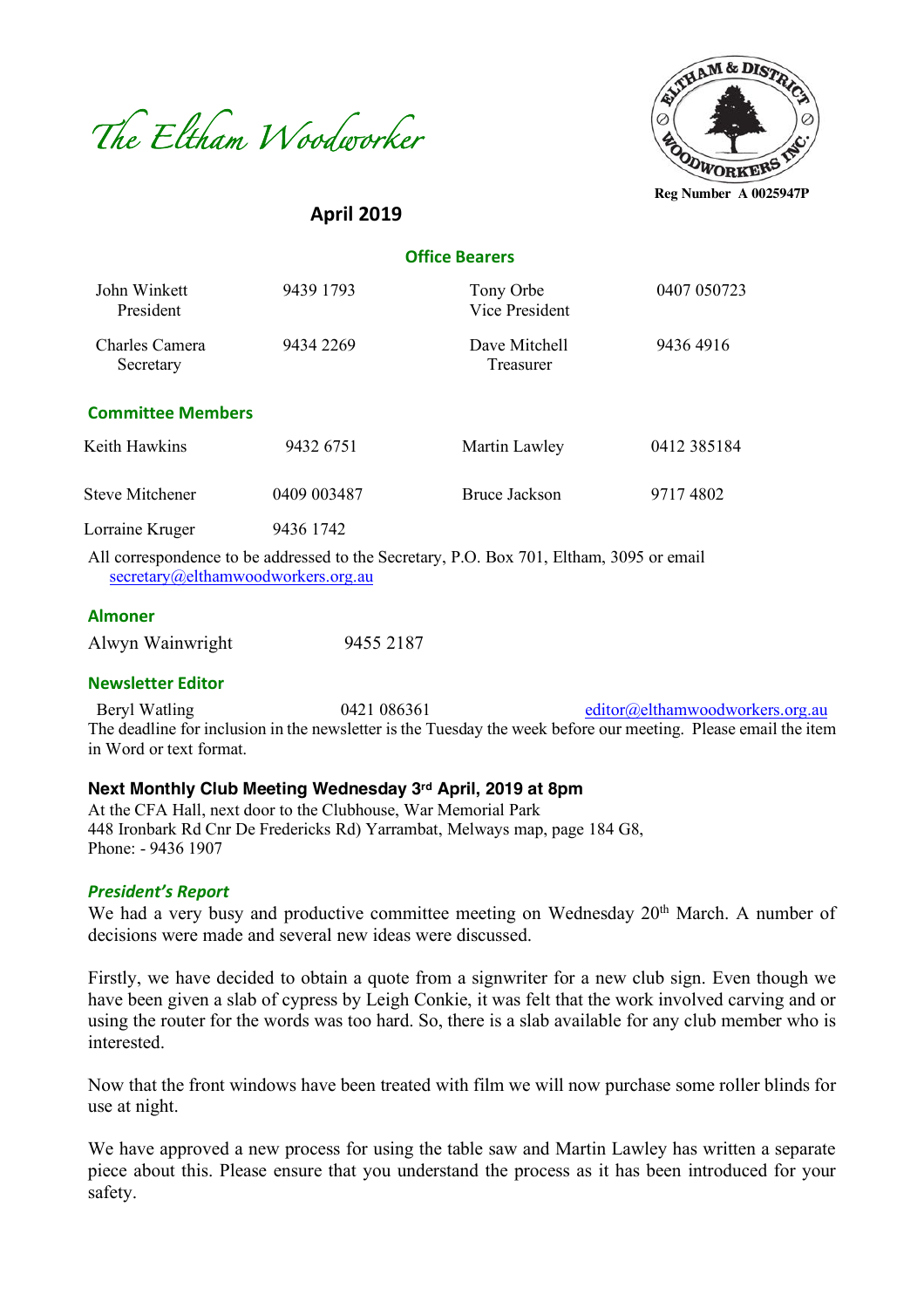The committee has been concerned for some time about the low numbers attending the general Meetings. To address this, we are going to ensure that we try and get a speaker for every meeting. In order to do this, it would help greatly if someone would volunteer to take on the role of organising speakers.

We have also considered changing the time to an afternoon or morning and we would like your feedback about this idea. We could include a sausage sizzle if it was a morning meeting for example.

Tony Orbe has retired from his role as the Bunnings coordinator so we need someone to take this on. It is only a once a year requirement and it is an important club fundraiser.

There are still vacancies for the committee for the forthcoming year so please consider this as a way of giving back to the Club.

The Club was sorry to hear about the passing of Graham Skinner's wife and 7 members attended the funeral at Hurstbridge.

The Club is continuing to attract new members and once the current applicants have been approved we will have a membership of 110. Once new applicants are approved they all undergo safety training and the Committee thanked the training team for all their hard work, Dave Mitchell, Martin Lawley and Barry Lay. Without these guys we could not increase our membership.

John Winkett

# *Annual General Meeting.*

Notice is hereby given that the 2019 Annual General Meeting of the Eltham & District Woodworkers Inc will be held on Wednesday 1<sup>st</sup> May in CFA rooms Yarrambat commencing at 8.00pm.

Members may submit items of special business for inclusion in the AGM agenda. These items should be of a strategic nature that would not normally be covered in our regular monthly meetings. The Secretary must receive these items at least 21 days prior to the meeting (by 10th April).

In accordance with Club rules, Office Bearers & Committee members retire at the AGM & being eligible may re nominate. Forms for all Committee positions for the 2019/20 year are available from the Secretary. The Secretary must receive completed forms no later than seven days prior to the meeting. Forms must be signed and include a signature from a proposer and seconder.

To be effective in the workings of the committee the applicant should have an active email account and a mobile number. For more information talk to the Secretary or a member who has been on the Committee.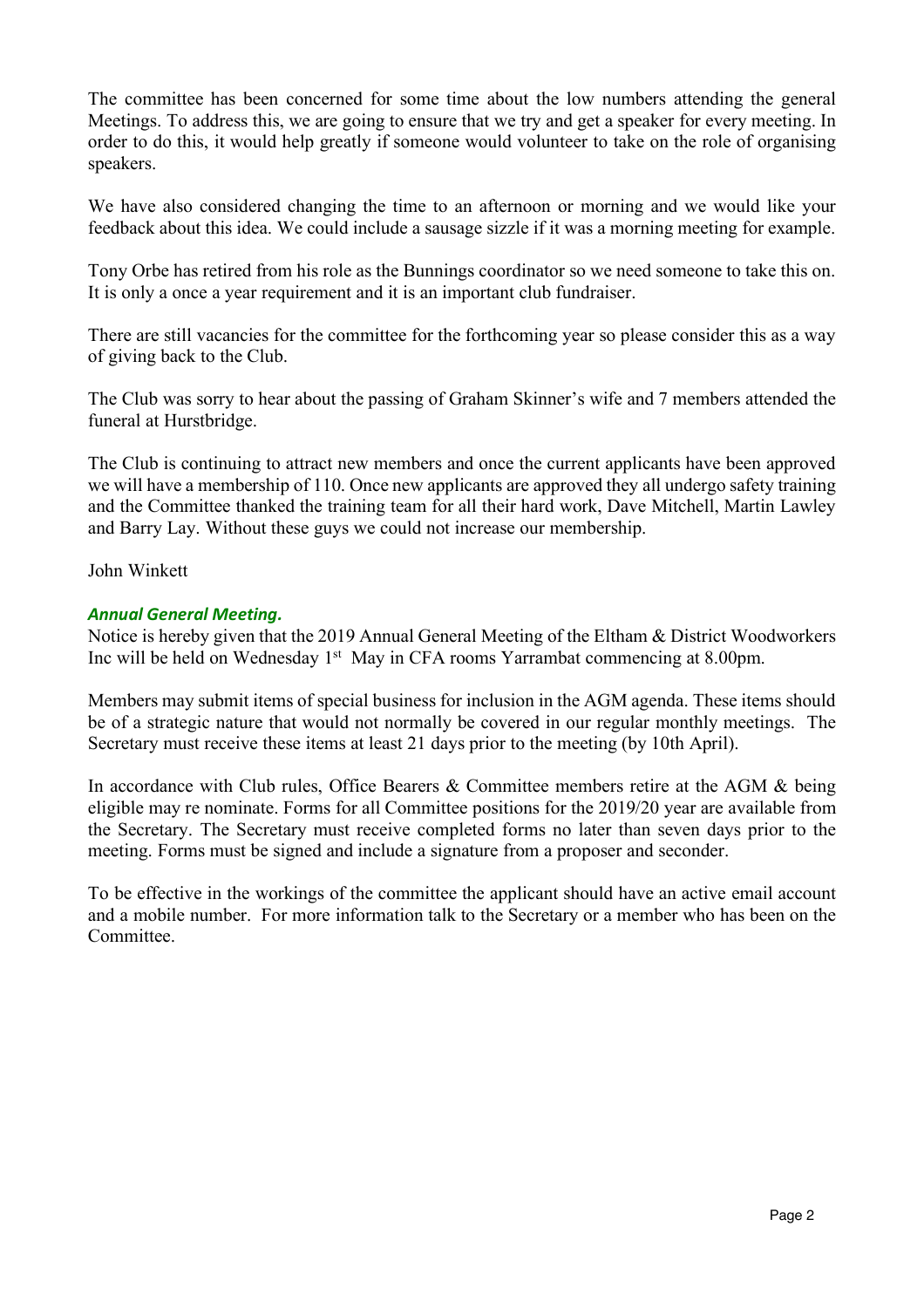# *Around the Workshop – April 2019 - Charles Camera*

As one of the few woodworking clubs in Australia that is growing its numbers in the current era of Men's Sheds, EDWC has had a particularly high intake in the last few months. We have welcomed Andrew Snow, Matthew Clarke, Russel Wanklyn, Jim Stockton, Peter Goddard, Bob Martindale, Shirley Dwyer and Eric Gunstone. Previously we had inducted Vincent Galante, Robert Lenders, Ron Rowe, Iraj Maghasedi, and Agostino D"Alfonso with several more in the process of joining. Our membership is now around 115 the highest ever.

Last month many members took advantage of the club sponsored timber sale. A large quantity of timber was acquired and hopefully it is now in the process of being turned into woodwork items that will appear at the club's annual exhibition. Was anyone as fortunate as I was to get some amazingly figured apple wood as in the photo?

> We have now been asked to assist with clearing tools, timber and machinery from two garage workshops. Like the timber sale this should also be a very good opportunity for members. A list of the main items will be circulated during the month and the first







The committee has approved an update to safety practices as Martin Lawley has instigated an improved method for handling narrow work pieces on the table saw. The change involves the use of a feather board in addition to one push stick as opposed to using two push sticks. In using the feather board, it is first positioned and locked in the track slot on the outer side of the table. The 'T' bolt head is inserted into the slot and moved to a position in front of the saw blade, the feather board is set in a position to hold the timber firmly against the fence and locked into place. Only one push stick, a

long one, is then held at the end by the right hand, pushing the end of the timber right through past the riving knife.

## *Carving Group - 1/3/2019 - Steve Mitchener*

Today the carving session was opened by Alwyn, as I was detained elsewhere. Initially he thought no-one else was coming, as he was here for a while before Sandra turned up. (*I know that feeling well!*) Then Rod appeared, and I finally arrived just before lunch.

Sandra was cutting chunks off her Pelican. It is supposed to be willow, but seems pretty hard and heavy for that. Alwyn was working on his Angel.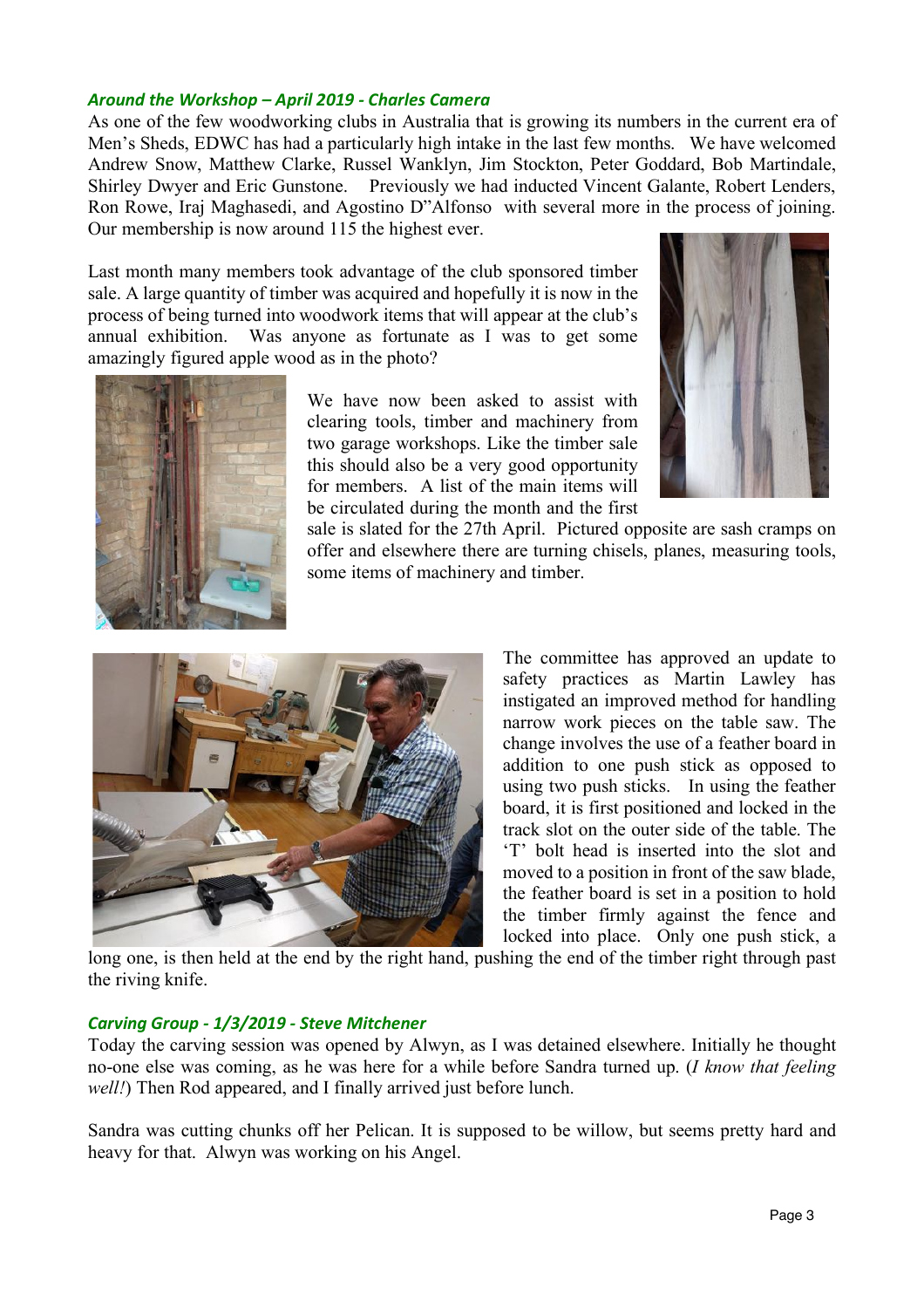Rod was working on a small Wombat. This idea was supplied by Sandra as I had been absent and unable to provide Rod the next challenge. I actually had it with me. It was a small Viking figure complete with shield, in Kauri Pine, standing only 50mm tall to the top of his helmet. Rod decided this was "a bit small" for him, so I was given some timber to cut a carving blank "a bit bigger" for him to work on.

Rod showed me a picture of his finished Gnome, all sanded and waxed up. A very credible result, and it looked as cute as any Gnome I have ever seen.

I worked on my next Gnome, shaping his arms and refining his shape a little more.

Maike was an apology today due to other commitments, but there was no word from the rest of the usual crew. So, this is the end of the report.

# *Scrollsaw Group – 2/3/2019 - Steve* **(Man of Letters***) Mitchener*

Only expecting a small group today, as I already have apologies from Beryl, Caryl, Roz and Graham. I am in early, as it's going to be hot. But only outside, I have already fired up the A/C.

Maike is cutting out 4 piece duck puzzles she has designed herself. Jennifer is cutting small playing tokens for her game. Tony is doing compound cutting of patterns he has downloaded off the internet.

And I spent the day cutting out Alphabet letters I have started to prepare for our November Exhibition. Due to the small group, and lack of interruptions, I managed to cut out 100 letters. Which is twice as many as I expected to cut today. That leaves about 800 to go, to reach my required stock levels based on the turnover of letters in the last few years. (*Now you see why I have started so early, there's a long way to go.*)

It's been a good day for all of us.

## *Box Making Group - 6/3/2019 – Steve Mitchener*

Bernie and Steve had both contacted me and put in apologies for today. (Thanks guys. Appreciate that.)

As I am "Technical Advisor" for this group, and have no real desire to make any more boxes, I always bring my carving along to fill in any time when my "advice" isn't required. Like today. No-one else turned up, either 'regular' or 'irregular' box makers. So, I am glad I had my carving kit with me.

Obviously, on my own, I couldn't use any machinery anyway. (Them's the rules!) So, making a box was out of the question. I settled down and carved away the day. [*There's a pun!]* (I am hanging around for the general meeting tonight as usual. It's a long drive home, only to come back later. And that's a waste of time AND petrol.)

Since this is a box making session, I won't bother to tell you exactly what I was carving, it's irrelevant. But I did make quite a lot of little chips, though I did find the one-sided conversation very boring…….

## *Carving Group – 15/3/2019 - Steve Mitchener.*

I opened up today, and settled down to wait for the rest to roll up. David Green had rung Sandra and put in an apology, and advised he was busy till June before he would be back.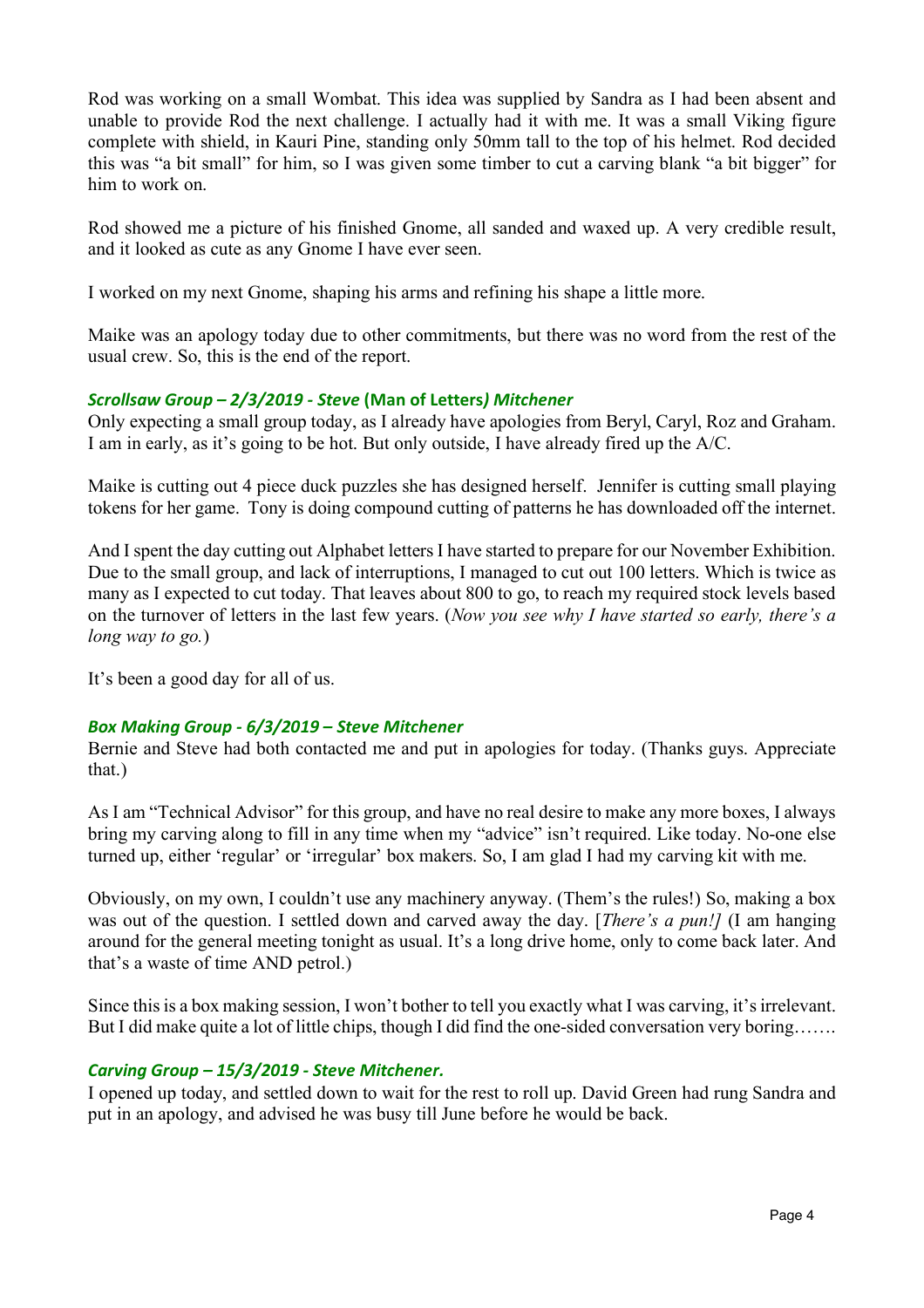Sandra fiddled around half the morning cutting a wedge to fit an axe handle to the head of an old axe head. When that was finally done, Sandra took to the tools and whacked into the Pelican and made some progress in shaping his body.

Maike worked on her seal, and decided she was at the point when it could be considered finished. Then she was into it with the sandpaper to smooth it off prior to "a sealer" being applied. (*Pardon the pun! But it was intentional*.)

Batoul was working feverishly on her stylised bird. All I can say is, it's not a Cormorant (*the beak is too short and the wrong shape*), it's not a duck (*the beak is too short and the wrong shape*), and it's not a Snipe, Wader or Plover (*the body is too big and heavy overall*). So, it's a "stylised something". None of us are sure what that 'something' is. But from the base to the tip of its malformed beak, it looks very similar to another skittle of the tenpin type.

Alwyn worked on and finished his Angel. Then started on a Green Man Door knocker, similar to one he has made before.

Neil put the finishing touches to his Ginger Jar. (*It's to go with two smaller ones to create a set*.)

John Leahy worked on the shaft of his walking stick, and then started to carve a wood spirit face.

Rod was a late starter today, and worked on his Wombat. I showed him the Viking blank I had prepared for him, at 65mm tall overall, it was 30% bigger than the one I had done. (*Refer to the previous report.*) But he felt he wasn't ready for the challenge at this stage of his carving career.

I worked on a carving in Kauri Pine that would require assembly when all the pieces were finished. (*I like a challenge*.) Then after lunch I started on a "story stick" for carving faces. (*Another challenge!*) There is no doubt I will get them both finished, eventually.

## *Box Making Group – 16/3/2019 - Steve Mitchener.*

As with any "group" activity, you're never sure until the end of the actual day how it's going to turn out. And prior to the event, I had received two apologies for today's box making, one from Jennifer and one from John Kinrade. John was real keen to start box making as a 'soft entry' back into woodworking after his long series of trials and tribulations. But unfortunately, it wasn't to be, there was another set-back. But it was of a temporary nature, and I assured him we would be back next month.

But we actually won't be. Next month it falls on the Easter Weekend, and we will not be having box making as a consequence. But we will be back in action on 18th May.

I was joined by Barrie Cole who was resurrecting a box he had started years ago. It is 35cm square, includes a shallow bottom drawer, and has a lid sloping to the front. It's made from Radiata Pine, and Barrie spent the morning salvaging timber to make the lid from, and machining it all up.

John Mentha sidled in and drilled some holes into scrap timber with which to make some triangular ring boxes. (*Please note: Not all boxes have to be square or rectangular*.) John then spent some time bandsawing some boards down for future use.

Steve Hood spent the time working on his laminated topped box by making Redgum frames to fit around the laminated lid.